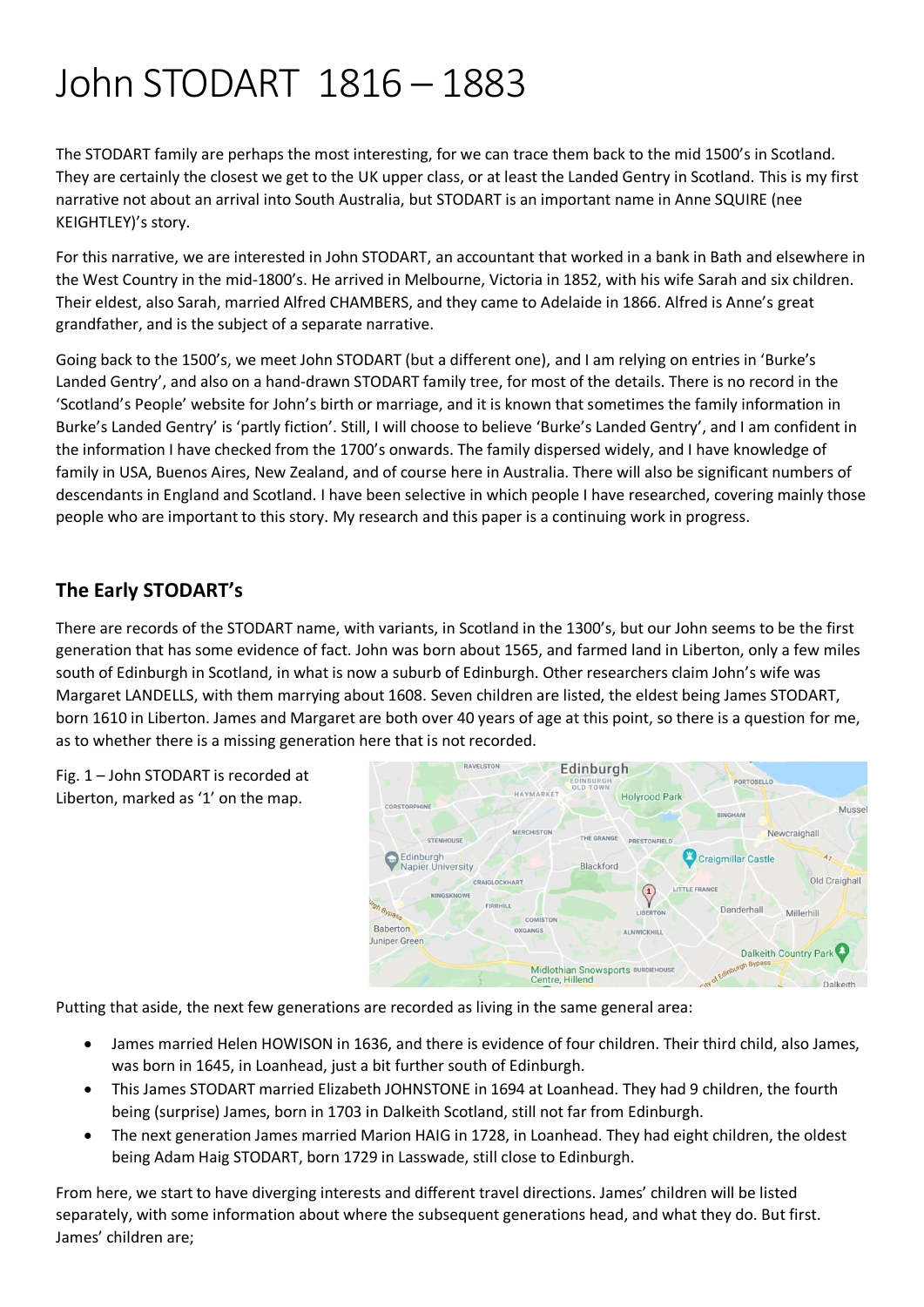- Adam Haig STODART; born 1729. Adam's descendant's are Anne's direct ancestors in Australia. There were also emigrants to USA and Argentina.
- George Walston STODART; later immigrant to South Australia
- James STODART; Edinburgh.
- John STODART; a descendant goes to New Zealand.
- Agnes STODART; Edinburgh.
- William STODART; Edinburgh.
- Elizabeth STODART; Edinburgh.
- David STODART; descendants emigrated to Tasmania.
- Robert STODART; pianoforte makers in London, and a grandson was an important history researcher

#### **James STODART's Family**

#### **Adam Haig STODART**

Adam was born in 1729 in Covington, near Edinburgh, and died in 1780 in the same place. He married Agnes WILKIE in 1752 in Echlen, which is to the south-west of Edinburgh. They had seven children, some of which are important to our story. We are particularly interested in their third child James, born in 1756 in Covington, near Edinburgh. His grandson would eventually come to Australia.

Meanwhile, Adam's youngest brother Robert (born 1748) went to London and became a harpsichord and piano maker. He had opened a shop in London around 1775, after learning how to build the instruments from John Broadwood. Adam's children Matthew and William would soon join their uncle in the piano business. Other family members took the piano making skills to New York and were very successful. Stodart pianos were produced there up until 1930, when the then owners closed during the great depression.

Adam's third child was James STODART, born in 1756 in Covington. James married Agnes THOMSON in 1781 in Covington. They had eight children but John born in 1782 fathered another John who came to Victoria, Australia in 1852. We will come back to this John later. There are two other children, Lockhart and William that we will also return to.

#### **George Walston STODART**

George was born in 1731 in Lasswade, south of Edinburgh. He married Jean TWEEDIE, a family name that appears quite a lot around this time. They have five children, the oldest being Thomas, born in 1770 in Walston. Thomas marries Christian TWEEDIE around 1798, and they have five children. The youngest of these is Laurence STODART, and he brings his wife and three children to South Australia in 1839, but sadly he dies in Nairne in 1841. This is well before Anne's ancestor John STODART gets to Victoria, but all of Laurence's three children have several children and the STODART name proliferates in South Australia from this line.

#### **James STODART**

James STODART is born in 1733 in Lasswade. He marries Janet STEELE and have two children. This family seem to stay around Edinburgh.

#### **John STODART**

John was born in 1735 in Carnwath near Edinburgh. He marries Helen LIND in 1756, but she dies around the time of the birth of her third child, in 1768. John's second marriage is to Mary SMITH, and they have eleven children. All seem to have stayed around Edinburgh, but a grandson came to New Zealand.

#### **Agnes STODART**

Agnes was born in 1737 in Walston. She married William WHITE in 1756, and I have not yet followed this family further.

#### **William STODART**

William was born in 1740 in Lasswade. He married Christan NAISMITH in 1782 in the parish of Dalziel, near Edinburgh. The family seemed to stay around Edinburgh.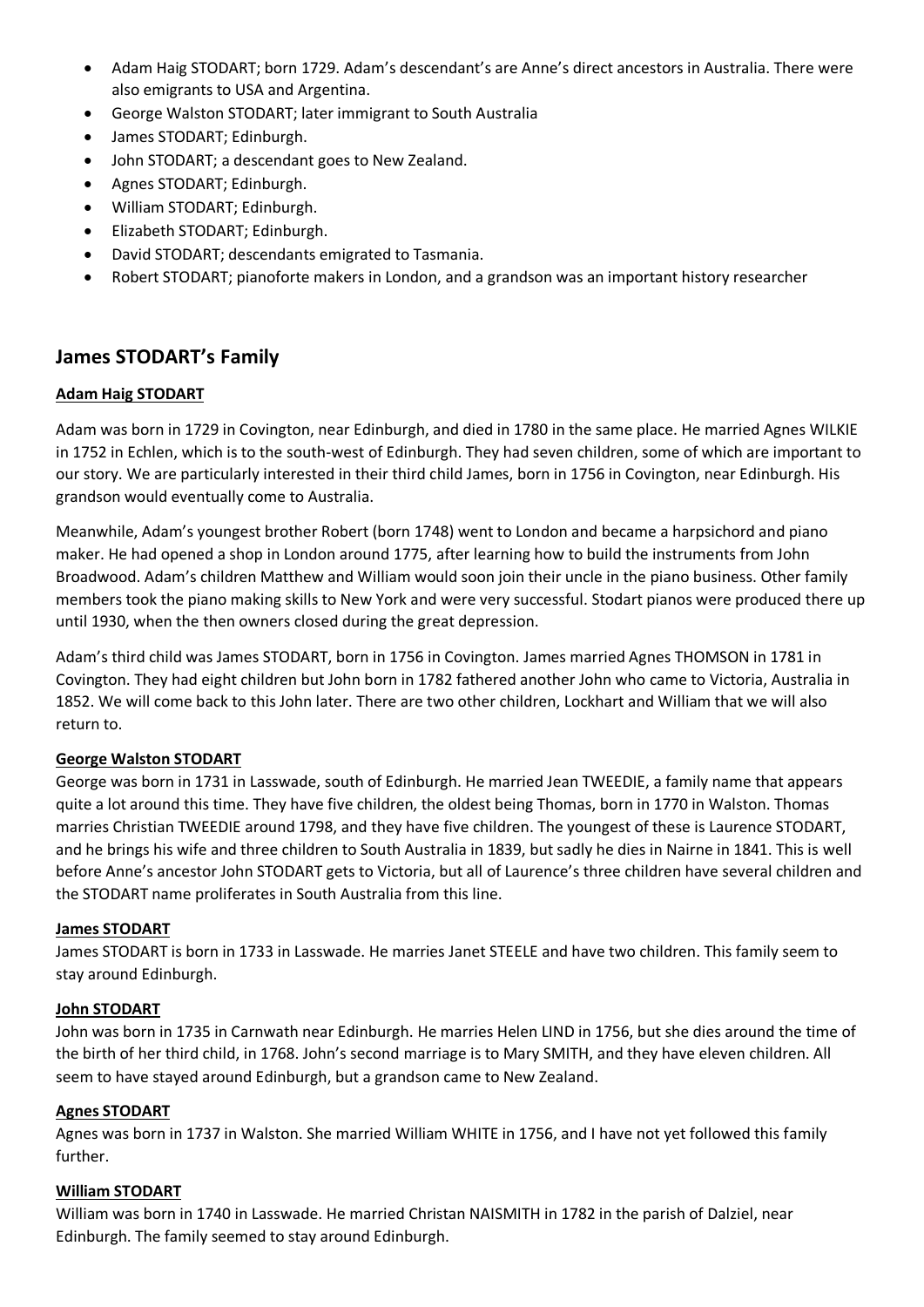#### **Elizabeth STODART**

Elizabeth was born in 1743 in Lasswade, and she married a Mr BLACK at some stage. I was given this marriage information, but I can find no evidence to prove it.

#### **David STODART**

David was born in 1745 in Easton, and married twice. He married Mary TWEEDIE in 1771, and later married Elizabeth BRADFUTE in 1791. Together, he had eleven children, and one from his second wife, also David, arrived in Tasmania, Australia, in 1822. David is the first STODART to set foot in Australia, so did he encourage others to follow?

#### **Robert STODART**

Robert was born in 1748 in Dunsyre, some 30 km south-west of Edinburgh. He married Alison TURNBULL in 1782 in the parish church of St-Martins-in-the-field, London, so Robert was already here learning his instrument trade. There is evidence he had a shop in London from 1775, and his nephews, Matthew and William had a shop in Golden Square, London in 1790. They held patents for pianos, and they also had warrants for the supply of pianos to the sovereign of the day.

Robert's grandson was Robert Riddle STODART, an important family historian who contributed to the family research.

#### **The Next Generation**

The children of James, as listed above, had children and grandchildren who gradually moved away from Edinburgh, to many corners of the earth. I have listed some of James grandchildren and their children in the following paragraphs, to show what they did or where they went. There are some most interesting journeys.

#### **Adam Haig STODART's family**

Janet STODART

Marion STODART

#### **James STODART**

James was born in 1756, in Covington, south-west of Edinburgh. He married Agnes THOMSON in 1781 in Covington. James was recorded as being known as the 'King of Covington', on account of his size and strength. James died in Covington in 1829. James and Agnes had eight children, and the oldest two Adam and John, went to America, probably to set up the piano business in New York. However, John had married Hannah TOTHILL in 1814, and they had six children by about 1825. It is not clear when John went to the USA, but his second child, also John, stayed behind and came to Victoria, Australia, in 1852. This John STODART is the main subject of this immigrant narrative, and we will return to him later to discuss the Australian family and Anne's ancestors.

#### **Matthew STODART**

Matthew was born in 1758 in Covington, near Edinburgh. He married twice, to Charlotte YOUNG in 1783 in London, and to Elizabeth HOLMES around 1800. Matthew joined his uncle Robert in the piano business, and with his brother William, eventually succeeded him. Matthew and William seemed to be involved well into the 1800's. Their shop was at The Golden Square, London, which is close to Piccadilly Circus and Covent Garden.

#### **Lockhart Carluke STODART**

Lockhart was born in 1759, at Carluke, hence his middle name. He married Susan CASSELS in Carluke in in 1798. They had eight children, the sixth being Matthew, born in 1810. Matthew is important because he emigrated to Argentina before having children. He married Elizabeth DOBMAN, but I cannot find a source for this in Scotland or England. However, their four children have English rather than Spanish sounding names, so they probably met in England or Scotland.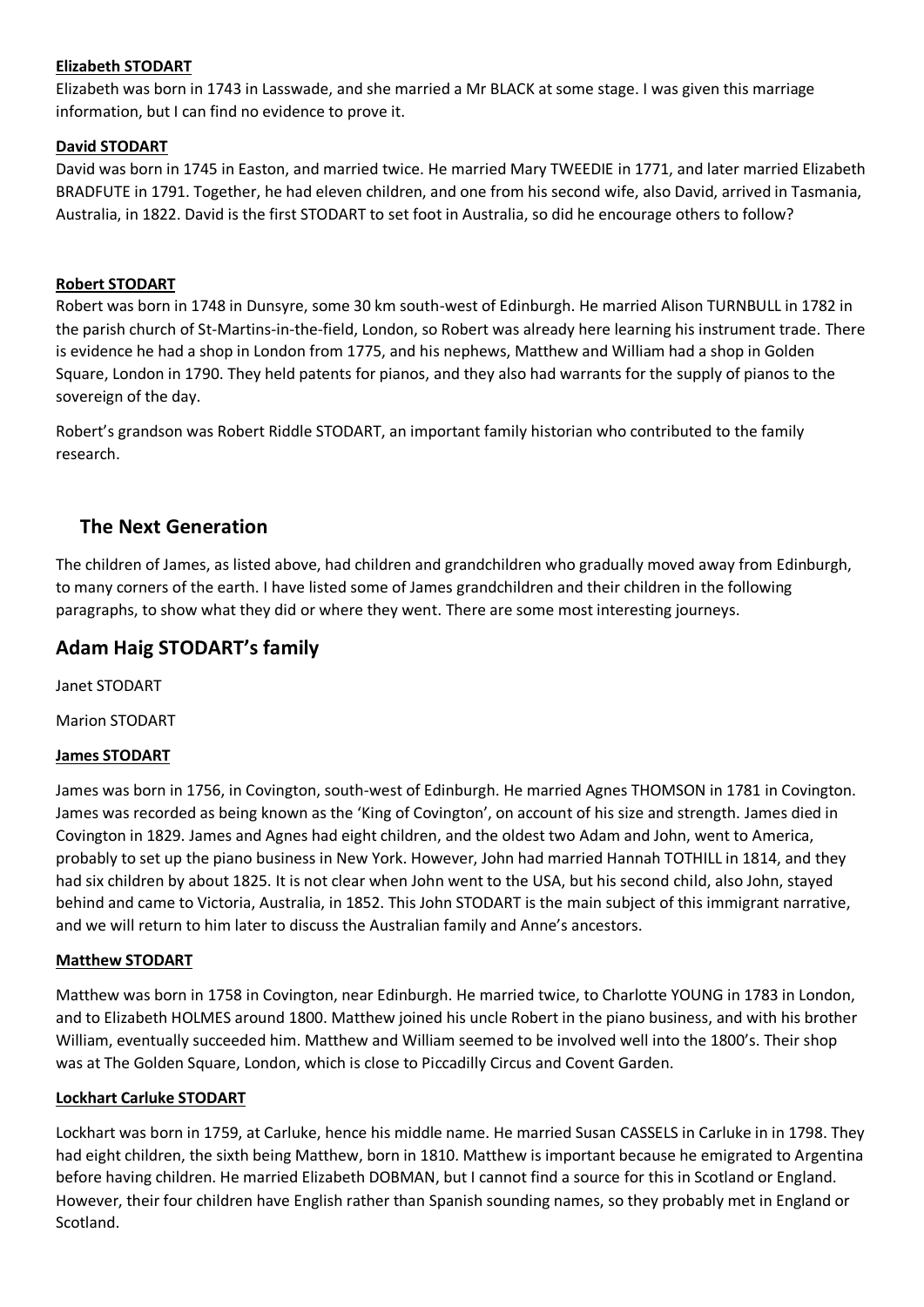In 2017, Anne and myself visited Argentina and met Raul STODART and his son Augusto. Raul gave me a good document setting out his family, but I am yet to fully translate it from Spanish to get some of the key event dates. Raul and Augusto are descended from Lockhart's son Matthew, as follows:

- Matthew, born in 1810 in Carluke, Scotland. He married Elizabeth DOBMAN after 1830, but I could not find any confirming record in Scotland or England. His youngest son was William James.
- William was born and married in Argentina. His youngest son is Mateo Andres STODART, so we now have more Spanish sounding names.
- Mateo was also born and married in Argentina. He had three children, the oldest being Mateo Raul STODART.
- Mateo was born and married in Argentina. He had two children, the eldest being Raul Alberto STODART.
- Raul was born and married in Argentina, most likely near Buenos Aires. He had two children, the younger being Raul Alberto STODART, who we met in 2017.
- Raul was born in 1969 near Buenos Aires. He married L GARCIA, and they have two children. The elder child is Augusto STODART who we also met in 2017. He had good English because he had studied in Texas, and he has a respectable world tennis ranking. Raul was pretty good at using his Spanish/English translation app.

#### George STODART

#### **William STODART**

William was born in 1762 at Covington, near Edinburgh. He married Janet WILKIE in 1791 in Kirkliston in 1791, and they had four children. He died in 1848, but I can find no record to support this. William followed his uncle into the piano business, and he was very successful.

William and Janet had four children, the second being Matthew. Matthew was born in 1794, in London, so his father had come to London to join the piano business by then. Matthew married Jane LOADER in 1850 in Paddington, and I have transcribed this marriage record. However, he would have been 54 years old at this time. Additionally, I have been given birth details for five children, but four pre-date their marriage. I need to undertake more research here.

Matthew came to Australia, and settled in Richmond, Victoria. He died in 1862 in Richmond, according to Victorian death records. Matthew definitely came to Victoria, but I am still to be convinced he is William's child.

#### **George Walston STODART's family**

George was born in 1731 in Lasswade, near Edinburgh. He married Jean TWEEDIE in 1769, and they had five children, the eldest being Thomas. George died in 1806. A grandson of George comes to South Australia

#### **Thomas STODART**

Thomas was born in 1770 in Walston, near Edinburgh. He married twice, firstly to Christian TWEEDIE, but I cannot find any record of this. Christian and Thomas had five children, the last being Laurence Biggarshiels STODART, born in 1805, not surprisingly in Biggar. Christian must have died soon after, for Thomas married Ann BROWN in 1809. He had one further child with Ann. However, he and his wife were reported lost at sea in 1820, on a return voyage from Lisbon.

Laurence came to South Australia in 1839, on the ship 'Palmyra'. He settled in Nairne with his family, but died in 1841, at the young age of 35 years. Laurence had three children, all born in Scotland, and they all married and had several children each. There are, therefore, many descendants in South Australia.

James STODART Mary STODART Marion STODART Jean STODART

#### **John STODART's family**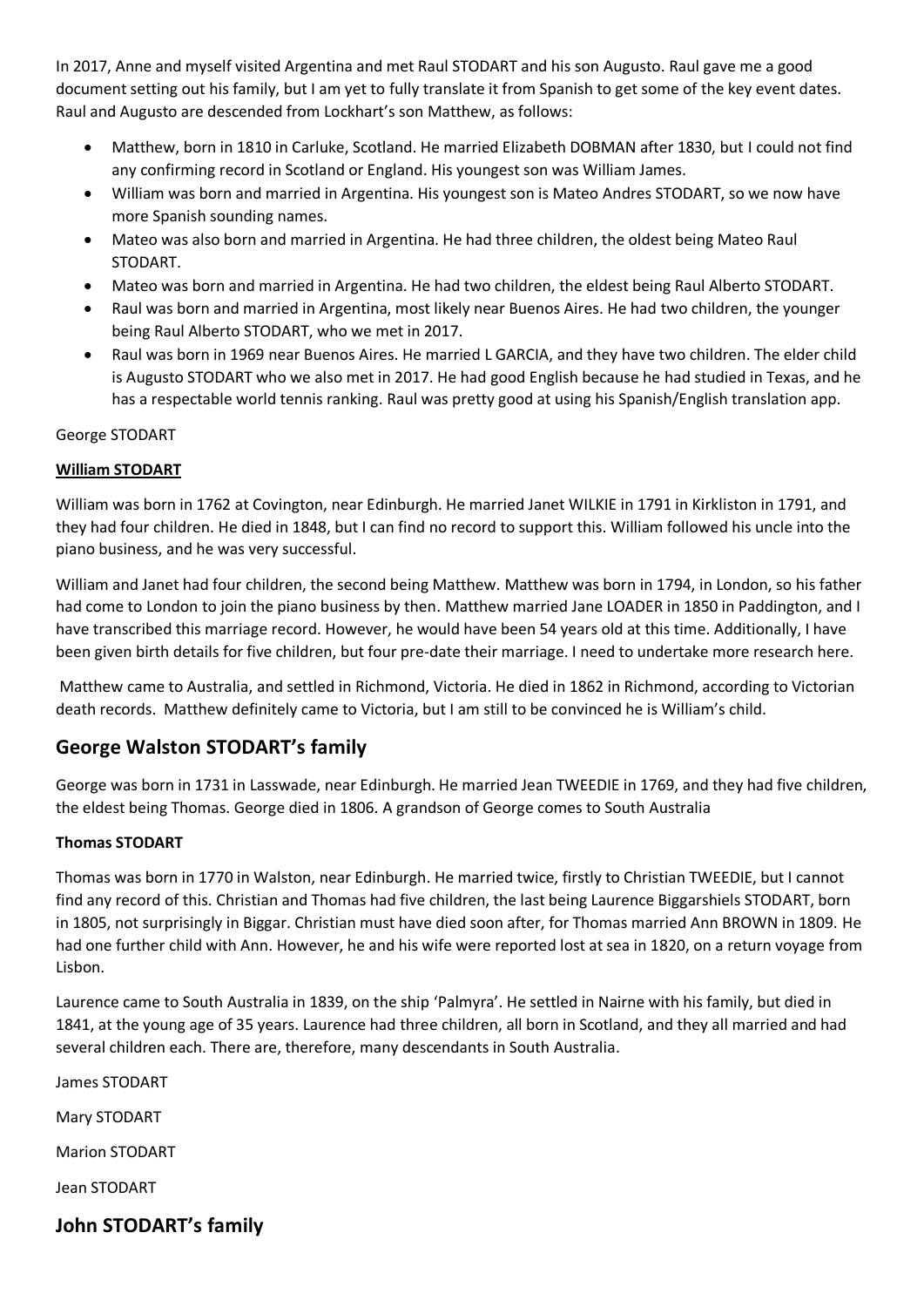With first wife Marion LIND; Helen STODART Marion STODART John STODART With second wife Mary SMITH; Agnes STODART Martha STODART Margaret STODART Marion STODART Elizabeth STODART Mary STODART

#### **John Cartland STODART (10th child)**

John was born in 1773, in South Leith, near Edinburgh. He married Grace HENDERSON in 1819, also in South Leith. They had seven children, the third being Hugh STODART, born in 1817 in Lanark. Lanark is around 40km south-west of Edinburgh.

Hugh married Helen HUTHINSON in 1847 in Lanark. Hugh and Helen had three children, the first was born in Lanark, but the next two were born in East Knoyle, Wiltshire. The youngest was John Hugh STODART, and he was born in 1857. At some point, he married Jane Williams and moved to New Zealand. John and Jane had three children, the youngest being James Hutchison STODART. I found information that he died in 1915, probable from involvement in WW2.

Hugh STODART

Jean STODART

Catherine STODART

Alison STODART

#### **David STODART's family**

With first wife Mary TWEEDIE;

Mary STODART

James STODART

Marion STODART

Christian STODART

David STODART

With second wife Elizabeth BRADFUTE;

John STODART

Elizabeth STODART

**Robert STODART (8th child)**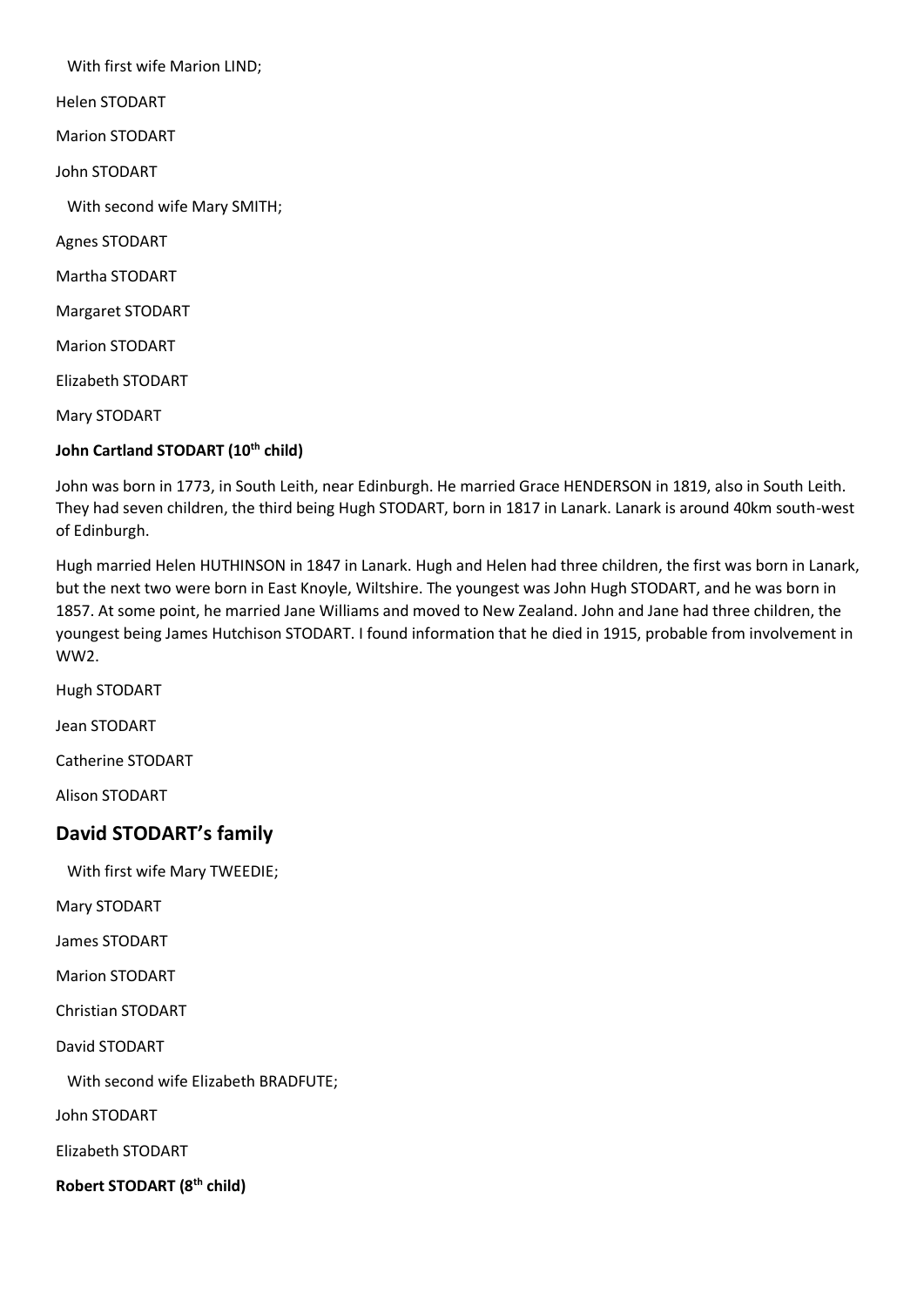Robert was born in Dunsyre, south west of Edinburgh in 1796. He married Maria STODART (a second cousin), but I cannot find any on-line evidence of a date. They had two children born in London, in 1816 and 1822. Almost immediately, they left for Hobart, Tasmania, arriving in September 1822. A further five children were born in Hobart, from 1823 to 1834. Robert was a medical Doctor, trained in Edinburgh, and practiced in Hobart.

Some of the children stayed and had families in Tasmania, while a few moved to Victoria, where their numbers flourished. The eldest, David, must have gone back to Scotland, because he died there in 1892.

George STODART Margaret STODART Kenneth STODART

### **Robert STODART's family**

Robert was an established piano maker, and married Alison TURNBULL in 11783, in London. They had nine children listed below. Of interest is their youngest child, John Riddle STODART.

Marion STODART Eliza STODART Robert STODART Augusta STODART James STODART George STODART Benjamin STODART Charles STODART

#### **John Riddle STODART**

John was born in 1792 in Edinburgh, and married Jemima BROWN in 1826. He was a 'writer to the signet' in Edinburgh, which is a senior lawyer. They had four children, the eldest being Robert Riddle STODART. Robert is an important figure in our story because he developed a life-long interest in history and genealogy.

Robert was born in 1827 in Edinburgh, and it is worth quoting from a short biography:

"He received his education at the High School of Edinburgh and the Edinburgh University. At the age of 18 he went to Ceylon and took charge of a coffee plantation belonging to his father. In 1863 ill health obliged him to return home, and in April 1864, he was appointed Lyon Clerk Depute, a post which he held till his death. He early developed a taste for local and family history, and even while in India he was an ardent student of those subjects. He published in 1880, "Scottish Arms", in two large folio volumes; the first consisting of a collection of Arms, beautifully facsimiled in colours from ancient manuscripts; and the second, of heraldic and genealogical notes illustrative of those Arms. This work has been called "the most important contribution to Scottish historical heraldry since the days of Nesbet". It established their author's position "as one of the ablest genealogists of the day". A biographical sketch will be found in The Scotsman, Edinburgh, April 20, 1886."

Robert never married, and he died in 1886. His work on the STODART family is often quoted, and includes a number of researchers culminating in a parchment of most of the descendants of John STODART, born 1565 being given to Anne's father in the late 1960's. I still have it and refer to the chart regularly.

#### **STODART Family History Chart**

The STODART Family History Chart was first shown to me around 1970, then being in the custody of Anne's father, Ray KEIGHTLEY. It's size is approximately A0.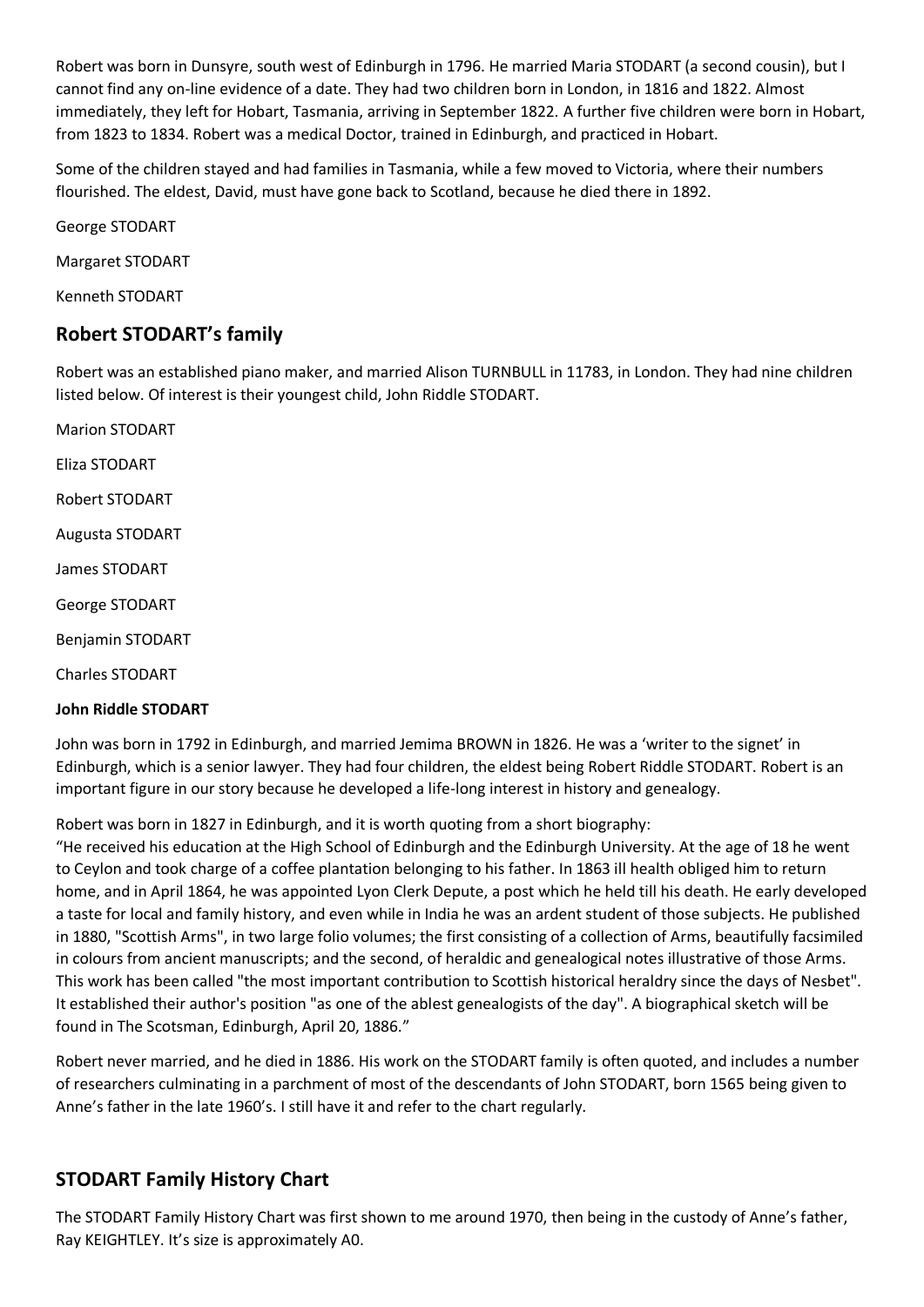There is a note on our Chart to say that the original STODART tree was brought into revision by Mary Tweedie STODART (Mrs ROSE). She lived in Oliver, Peebleshire, Scotland at the time. Mary was therefore the creator of this modern Chart, but her work was almost certainly based on the work of John Riddle STODART, mentioned above. She probably would have created the Chart in the early 1900's, as she lived from 1873 till 1952.

It seems that a copy found it's way to Tasmania by 1930, for there is a note on the Chart citing D Edmund STODART stating that the original copy is lodged with a bank in Melbourne in 1930. Other Melbourne based researchers have failed to find this Chart.

The copy that is now in my possession was drawn by Arthur SMART before 1970, and given to Ray Stodart KEIGHTLEY (Anne's father). It is likely that Arthur had access to David Edmund STODART's version of the STODART family information and/or the Chart, either at the Bank, or elsewhere. He had faithfully reproduced earlier Charts, because a family member in America commented on the notes and phrases that I had placed on one of my earlier websites, that they were identical to what she had on her copy.

Arthur had married Elsie CHAMBERS, a granddaughter of Alfred CHAMBERS and Sarah STODART.

#### **John STODART 1816 - 1883**

As stated at the beginning of this narrative, John is main person of interest who arrived in Australia, although not South Australia. That honour goes to Alfred and Sarah CHAMBERS.

John STODART was born in 1816 in London, to John STODART and Hannah TOTHILL. John Senior was part of the STODART piano business, and emigrated to America, where he died in New York in 1834.

John Junior, married Sarah ASHBY in 1842 in Devon. He was a bank officer, and was recorded in 1851 as being in Bath, which is where their five eldest children were born. The family emigrated to Victoria, Australia in 1852. One child may have been born during the voyage, and a further child is recorded as being born in Victoria. John died in Castlemaine in 1883.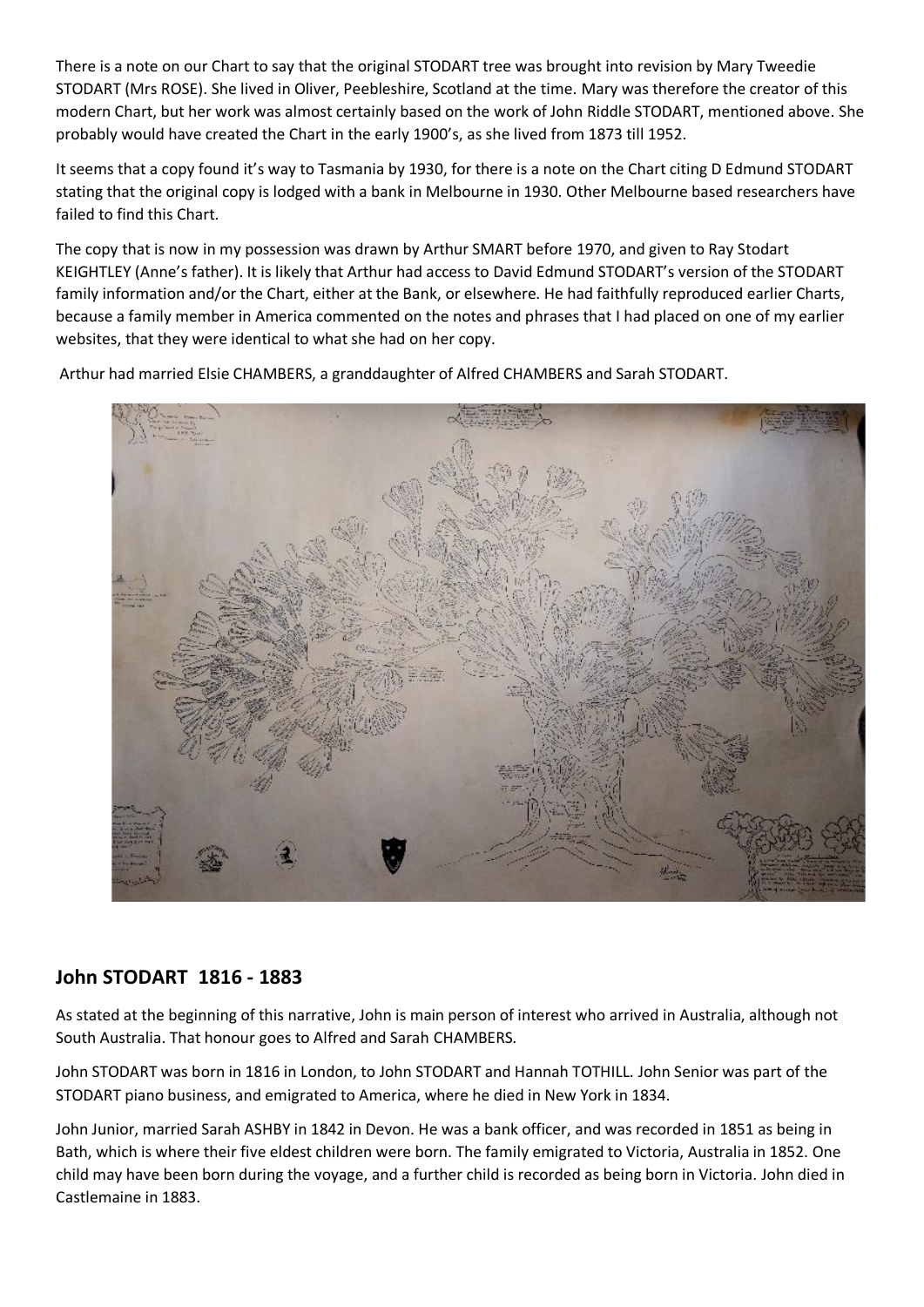Their eldest child, Sarah STODART, was born in 1843 in Bath, and came to Victoria with her parents. She married Alfred CHAMBERS in Castlemaine in 1863. Their first two children were born in Victoria, before the family moved to Adelaide in 1866. In Adelaide, a further eleven children were born to Alfred and Sarah.

Alfred CHAMBERS, Sarah nee STODART and their large, young family.



There are a significant number of STODART descendants in South Australia and Victoria. The CHAMBERS family and their ancestors are described in the CHAMBERS narrative, published previously. Sarah is Anne SQUIRE (nee KEIGHTLEY)'s great grandmother. The KEIGHTLEY narrative has also been published.

#### **Future Work**

There are many women who married into the STODART family, and I will eventually explore their ancestors.

There are many men with different surnames who married STODART women that have not been pursued in this narrative. One day . . .

There are also many siblings of families described above without commentary. These will be explored if I live long enough.

There are also many STODART descendants with little information recorded on the STODART Chart. Most of these have not been explored either (yet).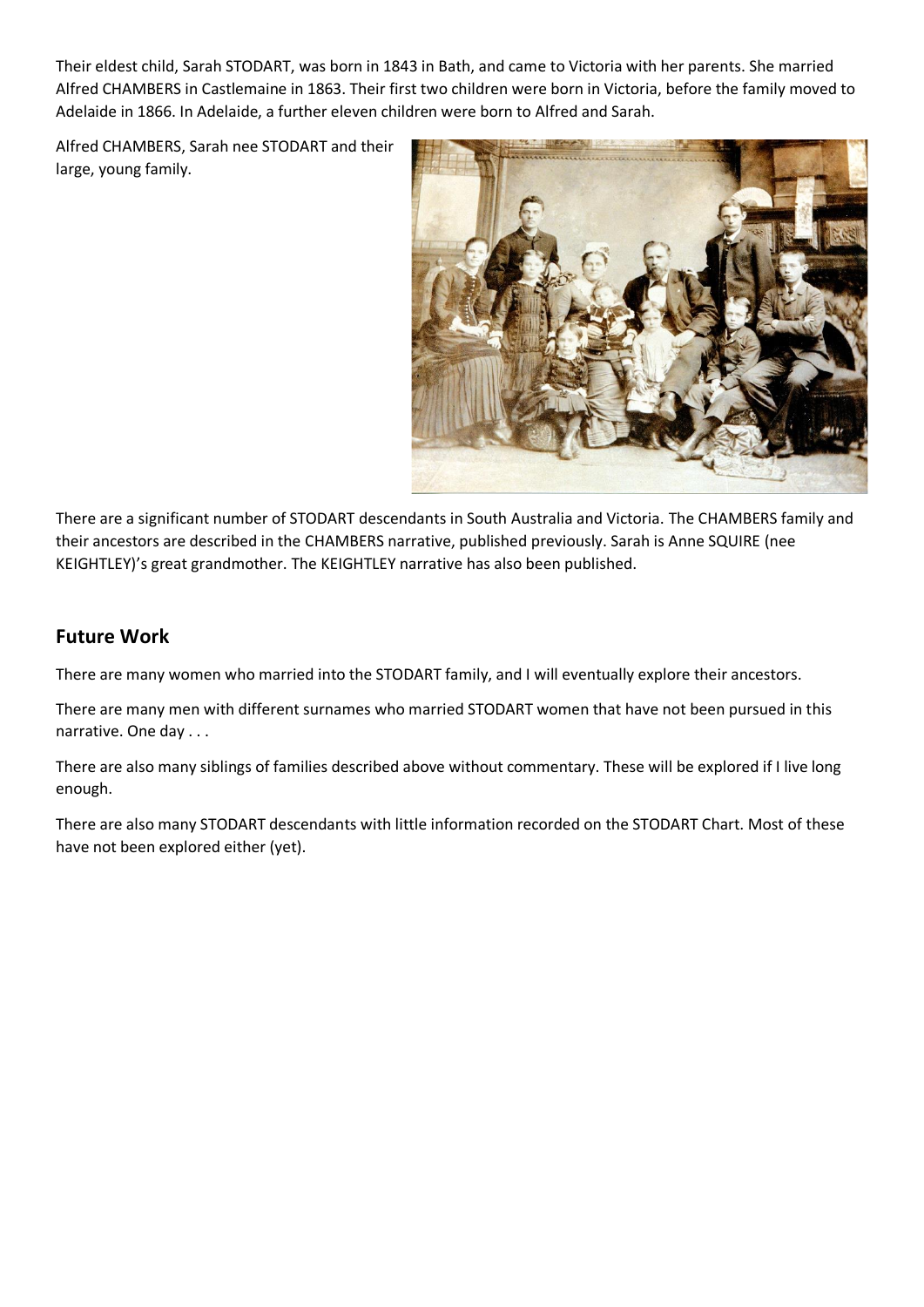## **John STODART**

o<sup>7</sup> 1816 - 1883 (67 years)

#### **Generation: 1**

[More detail](https://jansquire.com/tng/ahnentafel.php?personID=I54&tree=squire&parentset=0&generations=10&tngmore=1)

1. [John STODART](https://jansquire.com/tng/getperson.php?personID=I54&tree=squire) was born in 1816 in London, Middlesex, England; was christened on 23 Sep 1816 in Longford, Middlesex, England (son of John STODART and Hannah TOTHILL); died on 19 Aug 1883 in Castlemaine, Victoria, Australia.

John married [Sarah Ann Edwina ASHBY](https://jansquire.com/tng/getperson.php?personID=I55&tree=squire) in 1842 in Barnstaple, Devon, England. Sarah (daughter of John ASHBY and Sally Ann LAPP) was born on 20 Oct 1817 in Barnstaple, Devon, England; was christened in Nov 1817 in Barnstaple, Devon, England; died on 3 Jan 1890 in Melbourne, Victoria, Australia. [\[Group Sheet](https://jansquire.com/tng/familygroup.php?familyID=F20&tree=squire)]

Children:

- i. [Sarah Hannah STODART](https://jansquire.com/tng/getperson.php?personID=I11&tree=squire) was born in 1843 in Bathwick, Somerset, England; was christened on 30 Aug 1843 in Bathwick, Somerset, England; died on 28 Aug 1898 in Hanson St, Adelaide, South Australia, Australia; was buried on 30 Aug 1898 in West Terrace cemetery, Adelaide, South Australia, Australia.
- ii. [John William STODART](https://jansquire.com/tng/getperson.php?personID=I165&tree=squire) was born in 1845 in Bath, Somerset, England; was christened on 4 May 1845 in Bath, Somerset, England.
- iii. [Agnes STODART](https://jansquire.com/tng/getperson.php?personID=I166&tree=squire) was born in 1847 in Monkton Combe, Somerset, England.
- iv. [Marion Wilkie STODART](https://jansquire.com/tng/getperson.php?personID=I168&tree=squire) was born in 1848 in Monkton Combe, Somerset, England.
- v. [Jane Emma STODART](https://jansquire.com/tng/getperson.php?personID=I170&tree=squire) was born in 1850 in Monkton Combe, Somerset, England.
- vi. [Maria Lily STODART](https://jansquire.com/tng/getperson.php?personID=I172&tree=squire) was born in 1851.
- vii. [Archibald STODART](https://jansquire.com/tng/getperson.php?personID=I174&tree=squire) was born in 1858 in Victoria, Australia.

#### **Generation: 2**

2. [John STODART](https://jansquire.com/tng/getperson.php?personID=I56&tree=squire) was born in 1782 in Covington and Thankerton, Lanarkshire, Scotland; was christened on 3 Apr 1782 in Covington and Thankerton, Lanarkshire, Scotland (son of James STODART and Agnes THOMSON); died on 15 Dec 1834 in Uttica, New York, USA.

John married Hannah TOTHILL on 6 Apr 1814 in St James, Westminster, Middlesex, England. Hannah was born on 22 Sep 1790 in London, Middlesex, England. [\[Group Sheet](https://jansquire.com/tng/familygroup.php?familyID=F21&tree=squire)]

- 3. [Hannah TOTHILL](https://jansquire.com/tng/getperson.php?personID=I57&tree=squire) was born on 22 Sep 1790 in London, Middlesex, England. Children:
	- i. [William James STODART](https://jansquire.com/tng/getperson.php?personID=I155&tree=squire) was born in 1815 in Longford, Middlesex, England; was christened on 22 Apr 1815 in Longford, Middlesex, England.
	- ii. 1. John STODART was born in 1816 in London, Middlesex, England; was christened on 23 Sep 1816 in Longford, Middlesex, England; died on 19 Aug 1883 in Castlemaine, Victoria, Australia.
	- iii. [James STODART](https://jansquire.com/tng/getperson.php?personID=I159&tree=squire) was born in 1818 in Longford, Middlesex, England; was christened on 1 Apr 1818 in Longford, Middlesex, England; died in 1894.
	- iv. [Sarah Jane STODART](https://jansquire.com/tng/getperson.php?personID=I161&tree=squire) was born in 1819 in Longford, Middlesex, England; was christened on 19 Jun 1819 in Longford, Middlesex, England; died on 20 Jun 1906.
	- v. [Mary Hannar STODART](https://jansquire.com/tng/getperson.php?personID=I163&tree=squire)
	- vi. [Agnes Marie STODART](https://jansquire.com/tng/getperson.php?personID=I162&tree=squire)

#### **Generation: 3**

4. [James STODART](https://jansquire.com/tng/getperson.php?personID=I58&tree=squire) was born on 22 May 1756 in Covington, Hillhead, Lanark, Scotland; was christened on 06 Jun 1756 in Covington and Thankerton, Lanarkshire, Scotland (son of Adam Haig STODART and Agnes WILKE); died on 29 Jan 1829 in Hillhead, Covington, Lanark, Scotland; was buried in Covington Churchyard, Lanark, Scotland.

James married Agnes THOMSON on 18 Mar 1781 in Cutler, Covington, Lanarkshire, Scotland. Agnes (daughter of John THOMSON) was born in 1757; died on 16 Jul 1839. [\[Group Sheet\]](https://jansquire.com/tng/familygroup.php?familyID=F22&tree=squire)

- 5. [Agnes THOMSON](https://jansquire.com/tng/getperson.php?personID=I59&tree=squire) was born in 1757 (daughter of John THOMSON); died on 16 Jul 1839. Children:
	- i. 2. John STODART was born in 1782 in Covington and Thankerton, Lanarkshire, Scotland; was christened on 3 Apr 1782 in Covington and Thankerton, Lanarkshire, Scotland; died on 15 Dec 1834 in Uttica, New York, USA.
	- ii. [James STODART](https://jansquire.com/tng/getperson.php?personID=I3506&tree=squire) was born in 1782 in Covington and Thankerton, Lanarkshire, Scotland; was christened on 3 Apr 1782 in Covington and Thankerton, Lanarkshire, Scotland.
	- iii. [Adam STODART](https://jansquire.com/tng/getperson.php?personID=I144&tree=squire) was born in 1783 in Hillhead, Scotland; was christened on 24 Oct 1783 in Covington and Thankerton, Lanarkshire, Scotland; died on 27 Jul 1872 in New York, USA.
	- iv. [Archibald STODART](https://jansquire.com/tng/getperson.php?personID=I147&tree=squire) was born in 1785 in Covington and Thankerton, Lanarkshire, Scotland; was christened on 22 May 1785 in Covington and Thankerton, Lanarkshire, Scotland; died in 1792; was buried in Coventington Cemetery,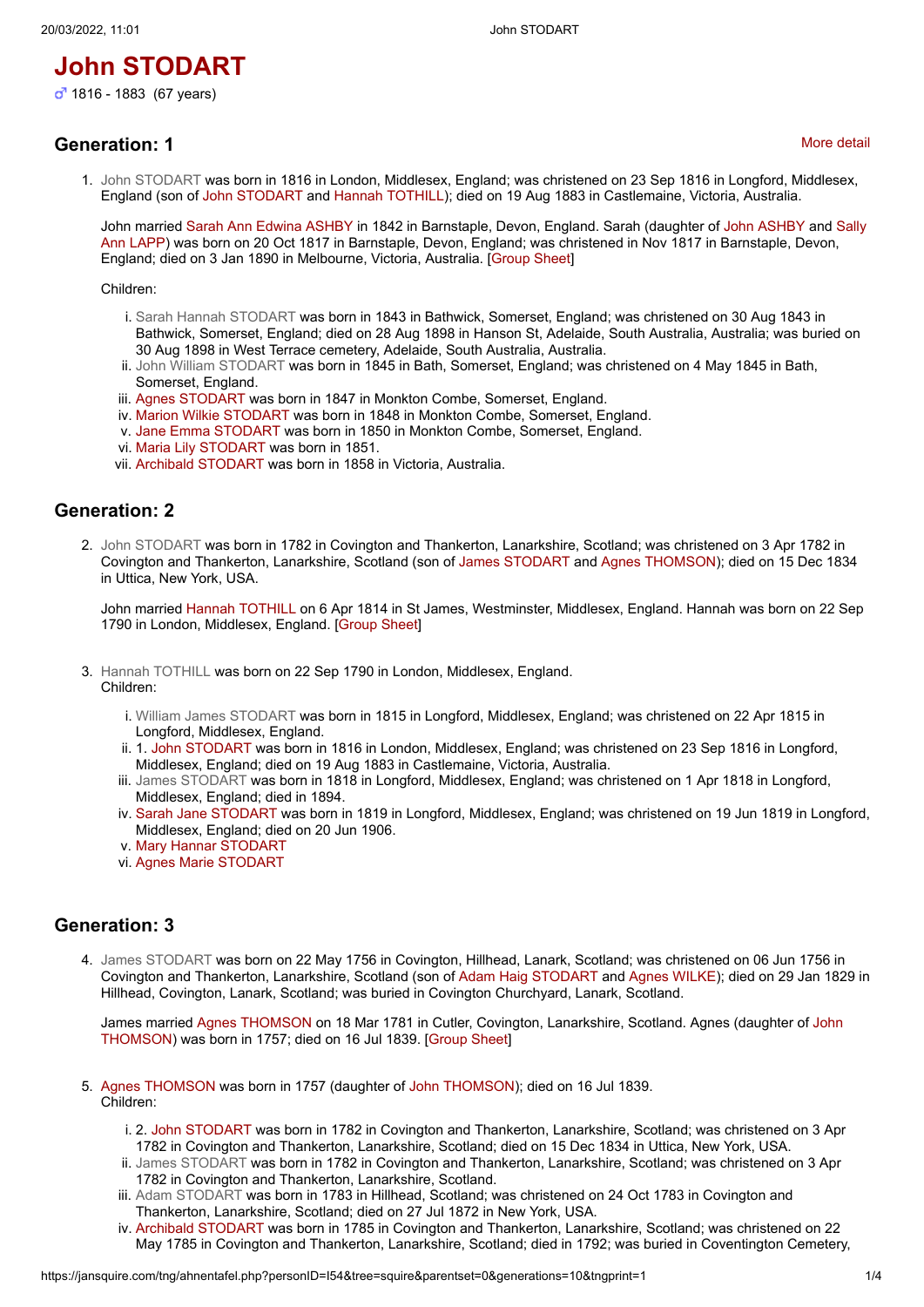Lanark, Scotland.

- v. [Agnes STODART](https://jansquire.com/tng/getperson.php?personID=I148&tree=squire) was born in 1787 in Covington and Thankerton, Lanarkshire, Scotland; was christened on 29 Apr 1787 in Covington and Thankerton, Lanarkshire, Scotland.
- vi. [James STODART](https://jansquire.com/tng/getperson.php?personID=I149&tree=squire) was born in 1789 in Covington and Thankerton, Lanarkshire, Scotland; was christened on 14 Jun 1789 in Covington and Thankerton, Lanarkshire, Scotland; died on 30 Oct 1873 in London, England.
- vii. [Marion STODART](https://jansquire.com/tng/getperson.php?personID=I151&tree=squire) was born in 1791 in Covington and Thankerton, Lanarkshire, Scotland; was christened on 4 Aug 1791 in Covington and Thankerton, Lanarkshire, Scotland; died in 1848.
- viii. [Archibald STODART](https://jansquire.com/tng/getperson.php?personID=I153&tree=squire) was born in 1795 in Covington and Thankerton, Lanarkshire, Scotland; was christened on 1 Apr 1795 in Covington and Thankerton, Lanarkshire, Scotland; died on 01 Sep 1879 in Hillhead, Covington, Lanark, Scotland.

#### **Generation: 4**

8. [Adam Haig STODART](https://jansquire.com/tng/getperson.php?personID=I60&tree=squire) was born on 30 Oct 1729 in Loanhead, Midlothian, Scotland; was christened on 4 Nov 1729 in Loanhead, Midlothian, Scotland (son of James STODART and Marion HAIG); died in 1780 in Covington, Hillhead, Lanark, Scotland.

Adam married Agnes WILKE on 21 Jun 1752 in Echlen, West Lothian, Scotland. Agnes (daughter of Matthew WILKIE and Janet BARRON) was born in in Echlin; died in 1818. [\[Group Sheet](https://jansquire.com/tng/familygroup.php?familyID=F23&tree=squire)]

- 9. [Agnes WILKE](https://jansquire.com/tng/getperson.php?personID=I61&tree=squire) was born in in Echlin (daughter of Matthew WILKIE and Janet BARRON); died in 1818. Children:
	- i. [Janet STODART](https://jansquire.com/tng/getperson.php?personID=I133&tree=squire) was born in 1753 in Walston, Lanarckshire, Scotland; was christened on 27 Apr 1753 in Walston, Lanarckshire, Scotland.
	- ii. [Marion STODART](https://jansquire.com/tng/getperson.php?personID=I135&tree=squire) was born in 1754; was christened on 10 Nov 1754 in Covington, Hillhead, Lanark, Scotland; died on 26 Apr 1762.
	- iii. 4. James STODART was born on 22 May 1756 in Covington, Hillhead, Lanark, Scotland; was christened on 06 Jun 1756 in Covington and Thankerton, Lanarkshire, Scotland; died on 29 Jan 1829 in Hillhead, Covington, Lanark, Scotland; was buried in Covington Churchyard, Lanark, Scotland.
	- iv. [Matthew STODART](https://jansquire.com/tng/getperson.php?personID=I136&tree=squire) was born on 19 Feb 1758 in Covington and Thankerton, Lanarkshire, Scotland; was christened on 24 Feb 1758 in Covington and Thankerton, Lanarkshire, Scotland.
	- v. [Lockhart Carluke STODART](https://jansquire.com/tng/getperson.php?personID=I139&tree=squire) was born in 1759.
	- vi. [George STODART](https://jansquire.com/tng/getperson.php?personID=I141&tree=squire) was born in 1761; was christened on 25 Jan 1761 in Covington, Hillhead, Lanark, Scotland; died in 1785.
	- vii. [William STODART](https://jansquire.com/tng/getperson.php?personID=I142&tree=squire) was born on 22 May 1762 in Covington and Thankerton, Lanarkshire, Scotland; was christened on 30 May 1762 in Covington and Thankerton, Lanarkshire, Scotland; died on 14 Nov 1848.

#### 10. [John THOMSON](https://jansquire.com/tng/getperson.php?personID=I2889&tree=squire)

Children:

i. 5. Agnes THOMSON was born in 1757; died on 16 Jul 1839.

#### **Generation: 5**

16. [James STODART](https://jansquire.com/tng/getperson.php?personID=I62&tree=squire) was born on 21 Mar 1703 in Dalkeith, Scotland (son of James STODART and Elizabeth JOHNSTONE); died in in Walston, Lanarckshire, Scotland.

James married Marion HAIG on 20 Dec 1728 in Lasswade, Midlothian, Scotland. Marion (daughter of Adam HAIG) was born in 1706 in Loanhead, Edinburgh, England. [\[Group Sheet](https://jansquire.com/tng/familygroup.php?familyID=F24&tree=squire)]

- 17. [Marion HAIG](https://jansquire.com/tng/getperson.php?personID=I63&tree=squire) was born in 1706 in Loanhead, Edinburgh, England (daughter of Adam HAIG). Children:
	- i. 8. Adam Haig STODART was born on 30 Oct 1729 in Loanhead, Midlothian, Scotland; was christened on 4 Nov 1729 in Loanhead, Midlothian, Scotland; died in 1780 in Covington, Hillhead, Lanark, Scotland.
	- ii. [George Walston STODART](https://jansquire.com/tng/getperson.php?personID=I116&tree=squire) was born on 27 Jan 1731 in Lasswade, Midlothian, Scotland; was christened on 4 Feb 1731 in Bilston, Midlothian, Scotland; died on 12 Dec 1806 in Walston, Lanarckshire, Scotland; was buried on 12 Dec 1806 in Walston, Lanarckshire, Scotland.
	- iii. [James STODART](https://jansquire.com/tng/getperson.php?personID=I118&tree=squire) was born on 15 Jan 1733 in Lasswade, Midlothian, Scotland; was christened on 21 Jan 1733 in Lasswade, Midlothian, Scotland; died on 24 Jan 1815.
	- iv. [John STODART](https://jansquire.com/tng/getperson.php?personID=I119&tree=squire) was born on 9 Dec 1735 in Bank, Carnwath, Scotland; died on 02 Apr 1816; was buried in Carnwarth Churchyard, Lanark, Scotland.
	- v. [Agnes STODART](https://jansquire.com/tng/getperson.php?personID=I122&tree=squire) was born on 25 Jan 1737 in Walston, Lanarckshire, Scotland.
	- vi. [William STODART](https://jansquire.com/tng/getperson.php?personID=I124&tree=squire) was born on 27 Sep 1740 in Lasswade, Midlothian, Scotland; was christened on 3 Oct 1740 in Lasswade, Midlothian, Scotland; died in in Hamilton.
	- vii. [Elizabeth STODART](https://jansquire.com/tng/getperson.php?personID=I126&tree=squire) was born on 22 Apr 1743 in Lasswade, Midlothian, Scotland; was christened on 29 Apr 1743 in Lasswade, Midlothian, Scotland.
	- viii. [David STODART](https://jansquire.com/tng/getperson.php?personID=I128&tree=squire) was born in 1745 in Scotland; died in 1831.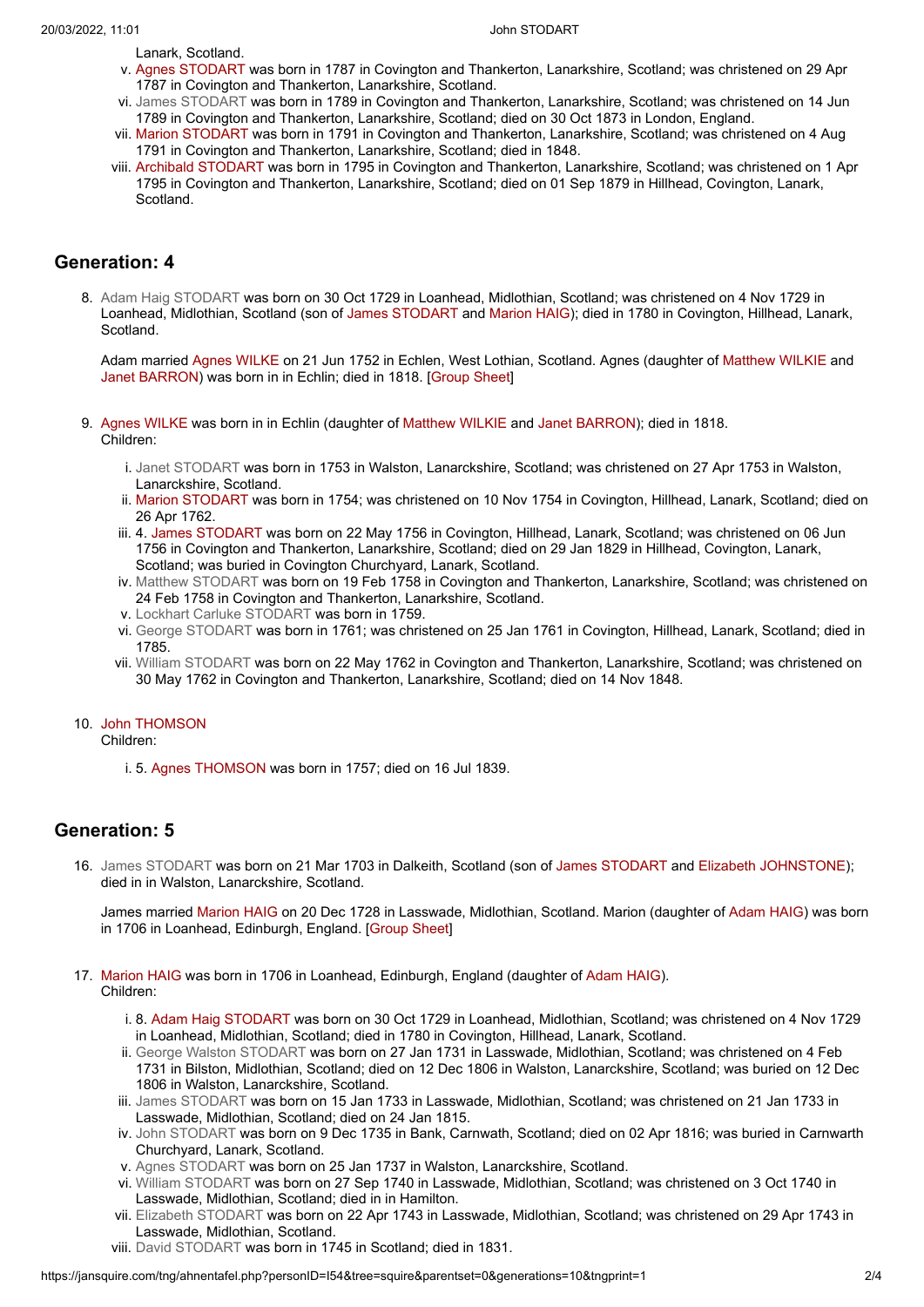ix. [Robert STODART](https://jansquire.com/tng/getperson.php?personID=I131&tree=squire) was born in 1748 in Easton, Dunsyre, Scotland; died on 10 Mar 1831.

18. [Matthew WILKIE](https://jansquire.com/tng/getperson.php?personID=I820&tree=squire)

Matthew married Janet BARRON. [\[Group Sheet](https://jansquire.com/tng/familygroup.php?familyID=F263&tree=squire)]

19. [Janet BARRON](https://jansquire.com/tng/getperson.php?personID=I821&tree=squire)

Children:

i. 9. Agnes WILKE was born in in Echlin; died in 1818.

#### **Generation: 6**

32. [James STODART](https://jansquire.com/tng/getperson.php?personID=I102&tree=squire) was born in 1645 in Loanhead, Scotland (son of James STODART and Helen HOWISON); died in 1726 in Loanhead, Scotland.

James married Elizabeth JOHNSTONE in 1694 in Loanhead, Scotland. Elizabeth (daughter of James JOHNSTONE and ? ?) was born in 1668; died in 1754 in Dalkeith, Edinburgh, Scotland. [[Group Sheet\]](https://jansquire.com/tng/familygroup.php?familyID=F40&tree=squire)

33. [Elizabeth JOHNSTONE](https://jansquire.com/tng/getperson.php?personID=I103&tree=squire) was born in 1668 (daughter of James JOHNSTONE and ? ?); died in 1754 in Dalkeith, Edinburgh, Scotland.

Children:

- i. [Mary STODART](https://jansquire.com/tng/getperson.php?personID=I104&tree=squire) was christened on 30 Jun 1695 in Lasswade, Midlothian, Scotland.
- ii. [Christian STODART](https://jansquire.com/tng/getperson.php?personID=I106&tree=squire) was born on 17 Jan 1698 in Loanhead, Scotland; was christened on 23 Jan 1698 in Lasswade, Midlothian, Scotland.
- iii. [Anna STODART](https://jansquire.com/tng/getperson.php?personID=I107&tree=squire) was born on 26 Jan 1701 in Lasswade, Midlothian, Scotland.
- iv. 16. James STODART was born on 21 Mar 1703 in Dalkeith, Scotland; died in in Walston, Lanarckshire, Scotland.
- v. [Patrick STODART](https://jansquire.com/tng/getperson.php?personID=I109&tree=squire) was born on 16 May 1705 in Loanhead, Scotland; was christened in May 1705 in Lasswade, Midlothian, Scotland.
- vi. [Elizabeth STODART](https://jansquire.com/tng/getperson.php?personID=I110&tree=squire) was born in 1709 in Loanhead, Scotland; was christened on 06 Mar 1709 in Lasswade, Midlothian, Scotland.
- vii. [Nicola STODART](https://jansquire.com/tng/getperson.php?personID=I112&tree=squire) was born on 30 Dec 1710 in Lasswade, Midlothian, Scotland; died in 1751.
- viii. [John STODART](https://jansquire.com/tng/getperson.php?personID=I114&tree=squire) was born in 1715; died in 1767.
- ix. [Robert STODART](https://jansquire.com/tng/getperson.php?personID=I115&tree=squire) was born in 1717 in Loanhead, Scotland; was christened on 01 Sep 1717 in Lasswade, Midlothian, Scotland.

#### 34. [Adam HAIG](https://jansquire.com/tng/getperson.php?personID=I2848&tree=squire)

Children:

i. 17. Marion HAIG was born in 1706 in Loanhead, Edinburgh, England.

#### **Generation: 7**

64. [James STODART](https://jansquire.com/tng/getperson.php?personID=I97&tree=squire) was born in 1610 in Liberton, Midlothian, Scotland (son of John STODART and Margaret LANDELLS); died in 1678 in Lasswade, Midlothian, Scotland.

James married Helen HOWISON in 1636 in Midlothian, Scotland. [[Group Sheet\]](https://jansquire.com/tng/familygroup.php?familyID=F38&tree=squire)

#### 65. [Helen HOWISON](https://jansquire.com/tng/getperson.php?personID=I98&tree=squire)

Children:

- i. [Cuthbert STODART](https://jansquire.com/tng/getperson.php?personID=I99&tree=squire) was born in 1637 in Lasswade, Midlothian, Scotland; died in in United States of America.
- ii. [Patrick STODART](https://jansquire.com/tng/getperson.php?personID=I100&tree=squire) was born in 1640 in Lasswade, Midlothian, Scotland; was christened on 17 Mar 1640 in Lasswade, Midlothian, Scotland.
- iii. 32. James STODART was born in 1645 in Loanhead, Scotland; died in 1726 in Loanhead, Scotland.
- iv. [Isobel STODART](https://jansquire.com/tng/getperson.php?personID=I4606&tree=squire)

66. [James JOHNSTONE](https://jansquire.com/tng/getperson.php?personID=I1764&tree=squire)

James married ? ?. [\[Group Sheet](https://jansquire.com/tng/familygroup.php?familyID=F530&tree=squire)]

#### 67. [? ?](https://jansquire.com/tng/getperson.php?personID=I1765&tree=squire)

Children:

i. 33. Elizabeth JOHNSTONE was born in 1668; died in 1754 in Dalkeith, Edinburgh, Scotland.